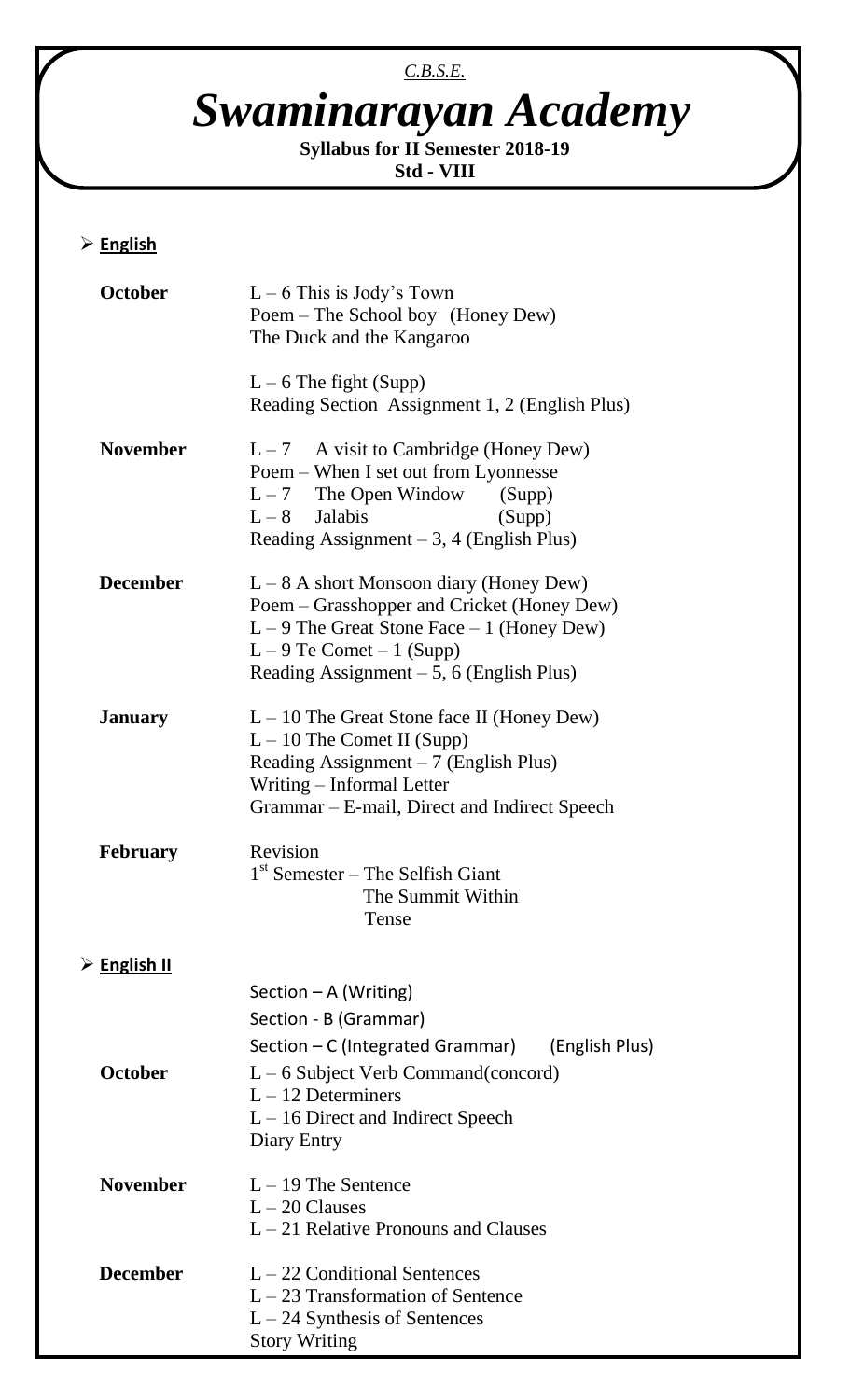| <b>January</b>  | $L - 25$ Punctuation                                    |
|-----------------|---------------------------------------------------------|
|                 | $L - 26$ Same words as different parts of Speech        |
|                 | $L - 28$ Idioms and Proverbs                            |
|                 | Gap Filling, Rearrange, Editing and Omission (EP)       |
| <b>February</b> | Revision                                                |
|                 | $L - 10$ Prepositions                                   |
|                 | $L - 14$ Conjunctions.                                  |
|                 |                                                         |
| > Science       |                                                         |
| <b>October</b>  |                                                         |
| Physics:        | L-16 Reflection of light                                |
| Biology:        | L-2. Microorganisms                                     |
| Chemistry:      | L-6. Combustion and flame                               |
|                 | L-15 Chemical Effects of Electric current               |
| <b>November</b> |                                                         |
|                 |                                                         |
| Physics:        | L-17. Refraction and Dispersion of light                |
| Biology:        | L-10. Reaching the Age of Adolescence                   |
| Chemistry:      | L-15 Chemical Effects of Electric current               |
|                 |                                                         |
| <b>December</b> |                                                         |
| Physics:        | L-17. Refraction and Dispersion of light                |
|                 | L-18. The Universe                                      |
| Biology:        | L-10. Reaching the Age of Adolescence                   |
|                 | L-9. Reproduction                                       |
| Chemistry:      | L-19. Pollution of water and air                        |
| <b>January</b>  |                                                         |
| Revision:       | Semester II Syllabus and Semester I                     |
| Chemistry:      | L-4. Metals and Non metal                               |
| Physics:        | L-13 Sound                                              |
|                 |                                                         |
| Biology:        | L-19 Reproduction<br>L- 7. Cell Structure and Functions |
|                 |                                                         |
| <b>≻</b> Maths  |                                                         |
| October:        | L-12. Exponents and Powers                              |
|                 | L-4. Practical Geometry                                 |
|                 |                                                         |
| November:       | L-10. Visualising Solid Shapes                          |
|                 | L-11. Mensuration                                       |
|                 |                                                         |
| December:       | L-13. Direct and Indirect Proportion                    |
|                 | L-14. Factorisation                                     |
| <b>January</b>  | L-15. Introduction to Graphs                            |
|                 | L-16. Playing with Numbers                              |
| <b>February</b> | Revision                                                |
|                 | Semester I                                              |
|                 |                                                         |
|                 | L-2. Linear Equations in One Variable                   |
|                 | L-3. Understanding Quadrilateral                        |
|                 | L-9. Algebraic Expressions & Identities                 |
|                 |                                                         |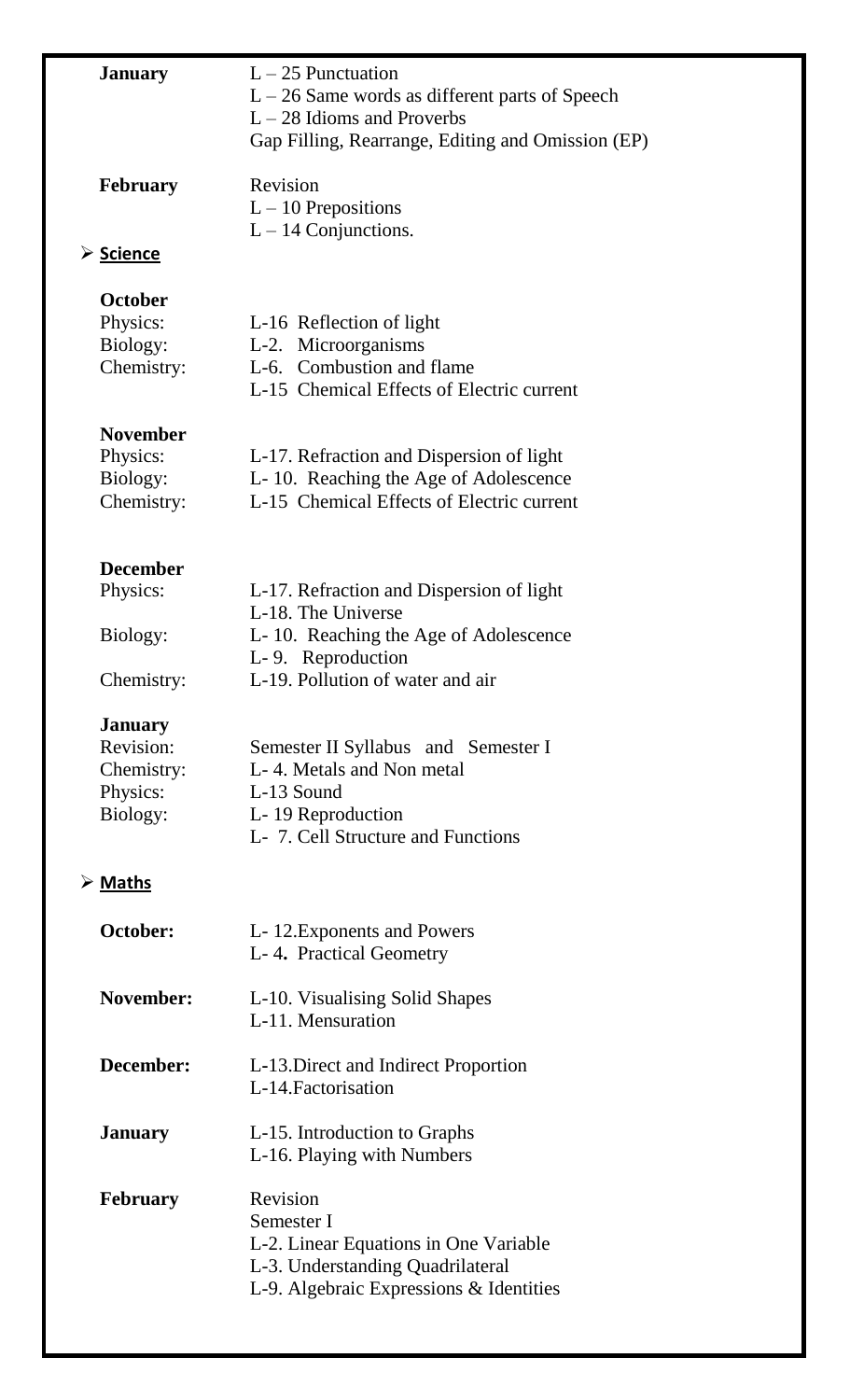# **S.S (Geography)**

| <b>October-November</b>                            |                                                                                                     |  |
|----------------------------------------------------|-----------------------------------------------------------------------------------------------------|--|
|                                                    | L-4 Agriculture                                                                                     |  |
| <b>December</b>                                    | $L - 5$ Industries                                                                                  |  |
| January                                            | $L - 6$ Human Resources                                                                             |  |
| <b>February</b>                                    | Revision<br>$L - 1$ Resources(Term 1)                                                               |  |
| $\triangleright$ S.S (History)                     |                                                                                                     |  |
| <b>October-November</b>                            |                                                                                                     |  |
|                                                    | L-7 Weavers, Iron Smelters & Factory Owners<br>$L - 8$ Civilising the 'Native' Educating the Nation |  |
| <b>December</b>                                    | $L - 9$ Women, caste and Reform<br>$L - 10$ The Changing World of Visual Arts                       |  |
| January                                            | $L - 11$ The Making of National Movement<br>$L - 12$ India After Independence                       |  |
| <b>February</b>                                    | $L - 3$ Ruling the Countryside (Term 1)<br>Revision                                                 |  |
| $\triangleright$ Civics<br><b>October-November</b> |                                                                                                     |  |
|                                                    | $L - 6$ Understanding our Criminal Justice System<br>$L - 7$ Understanding Marginalisation          |  |
| <b>December</b>                                    | $L - 8$ Confronting Marginalisation<br>$L - 9$ Public Facilities                                    |  |
| January                                            | $L - 10$ Law and Social Justice                                                                     |  |
| <b>February</b>                                    | Revision<br>$L - 3$ Why do we need a Parliament?                                                    |  |
| $\triangleright$ Computer:                         |                                                                                                     |  |
| <b>October</b>                                     | L-7Conditional programming in VB                                                                    |  |
| Nov /Dec                                           | L-8 Repetition of programming in VB                                                                 |  |
| January                                            | L-9 creating menu in MDI Application<br>L-12 Elementary in Java<br>L-13 Virus & Antivirus           |  |
|                                                    |                                                                                                     |  |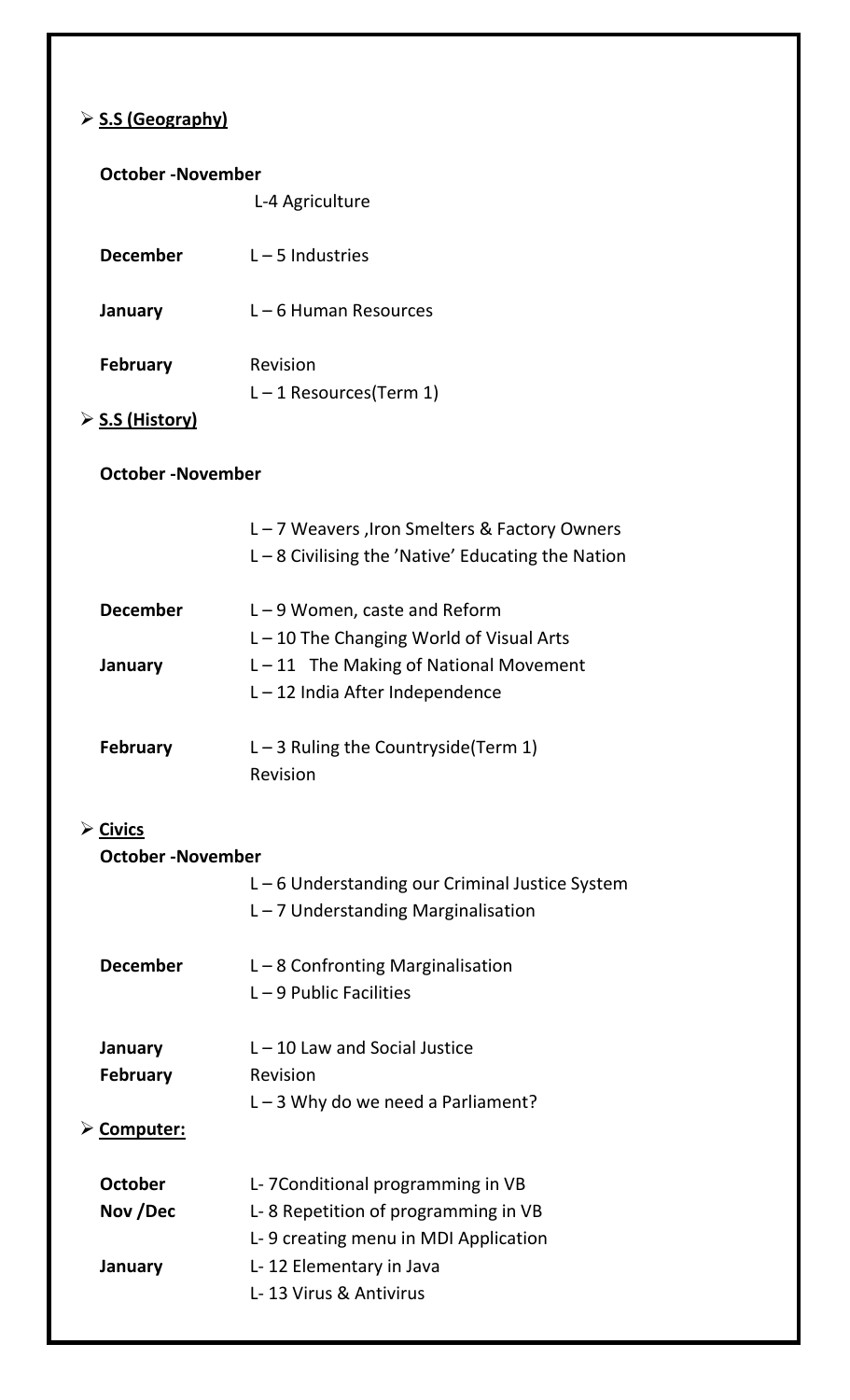# **February** Revision 4, 5, 6 (1<sup>st</sup> sem)

**Pratical :** programming in VB

- form design
- conditional programming
- Repetition Programming
- menu design

### **HINDI:**